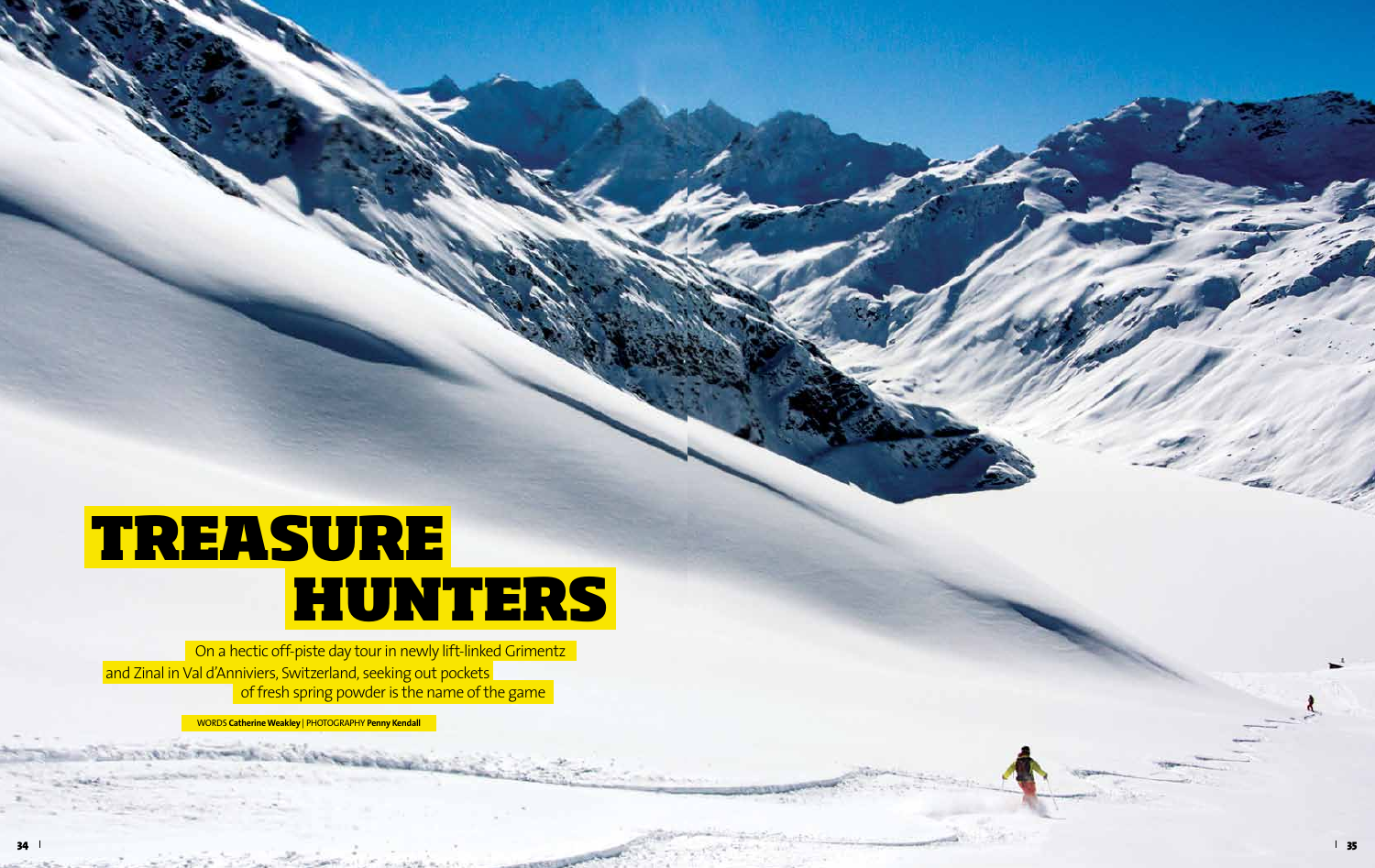

tay light, turn carefully," Nick Parks softwhen the point of no return comes.<br>In front of us is a shining expanse of icy hard-packed snow, swirls of<br>light breeze, snagging, rarely, into soft piles. As tay light, turn carefully," Nick Parks says when the point of no return comes. In front of us is a shining expanse of icy hard-packed snow, swirls of light powder eddying across it in the our group follows him one by one, the skittery surface creaks, as if to emphasise the threat that a ski could suddenly drop through breakable crust. **The availanche-protected itinerary runs**<br>
then, more avalanche-protected itinerary runs<br>
when the point of no return comes. have opened throughout the valley.

Before we set off, Nick – a British mountain guide who knows the backcountry routes of this off-the-beaten-track area in Switzerland intimately – also warns against following in each other's tracks. Rather than ensuring safety, using that particular security blanket increases the risk of breaking through the top icy layer of snow.

Obediently, I choose my own line and try to keep weight even on both skis, skidding and scraping around each turn. The noise of our slow, tentative descent clatters off the serene, empty landscape. Unsettled, some big black birds flap across my eye line several metres below.

#### IT'S EARLY MARCH, AND WE'VE SET OFF

from the Corne de Sorebois at nearly 3,000m in the small Swiss ski resort of Zinal in the Val d'Anniviers. Its summit is a short, sharp, skis-over-shoulders scramble from the top of the chairlift of the same name, and a pause at the top is essential, though not just to catch breath, or put off the descent. Spread around us are the mighty peaks of the Couronne Impériale – Imperial Crown – and Nick ticks them off on his fingers as he turns to point them out. The elegantly curving ridge of the 4,221m Zinalrothorn, the tooth of Cervin – aka the Matterhorn – at 4,478m and the still higher Weisshorn, 4,506m, are perhaps the most famous of this cluster of 4,000ers.

We can also fully appreciate the enormous bowl containing Zinal's 35km of pistes, and see across to its avalanche-controlled (but not patrolled) freeride zone. Val d'Anniviers joined the freeride revolution early, with the zone and a transceiver search park opening in 2002. Since

We're heading on a classic but short and accessible route from Zinal to next door Grimentz, via the Lac de Moiry, spectacularly penned by a 148m dam and frozen into white silence for the winter. This is a warm-up day for a Mountain Tracks off-piste week, a test of our skiing and skinning skills within striking distance of the lifts.

Instead of leading us down the fall line, Nick weaves around the contours making decisions on the hoof, looking for softer conditions down one route, deciding against it, moving on. It's a journey through every type of snow, often hard, but I do get two creamy turns in a short stretch that's just hit the right temperature. After traversing high across a plain in front of the dam, we swoop down a few more gentle pitches, and end with a push along a track to finish in a car park a five-minute walk from the access lifts in Grimentz.

## Two seasons ago, we'd have had to

get a bus back to Zinal, but last season the link from Grimentz was improved by the installation of a cable car costing 28 million Swiss francs. The investment was partly aimed at making the ski area increasingly appealing to intermediates, who can now more easily get piste-cruising value from the 75km of long, mainly red runs covered by the joint lift pass.

It nonetheless caused some controversy in an area that still has a number of long, challenging drag lifts and just one tough piste between the two resorts, plus numerous off-piste fans who grumbled

The noise of our slow, tentative descent clatters off the serene, empty landscape



# **five resorts on one pass**

As well as Grimentz and Zinal a Val d'Anniviers pass covers the nearby resorts of **St Luc** and Chandolin, with 16 lifts and 60km of linked slopes, and Vercorin at the entrance to the valley with 11 lifts and 35km of pistes. A 20-minute drive or free bus trip from G-Z, St Luc clings to the side of a steep hillside, with a funicular up to a plateau and the ski school base. Sunny, wide, long, mainly intermediate slopes are served by drags and go up to 3,026m; there are also two long itinerary routes. This season the Forêt drag is replaced by a chair, giving easy access from a car park nearer the mid station. It also makes it easier to get to family-friendly Chandolin (they merged in 1998) – particularly worth a visit for the Cabane

Illhorn restaurant with its sunny terrace and filling soup (below).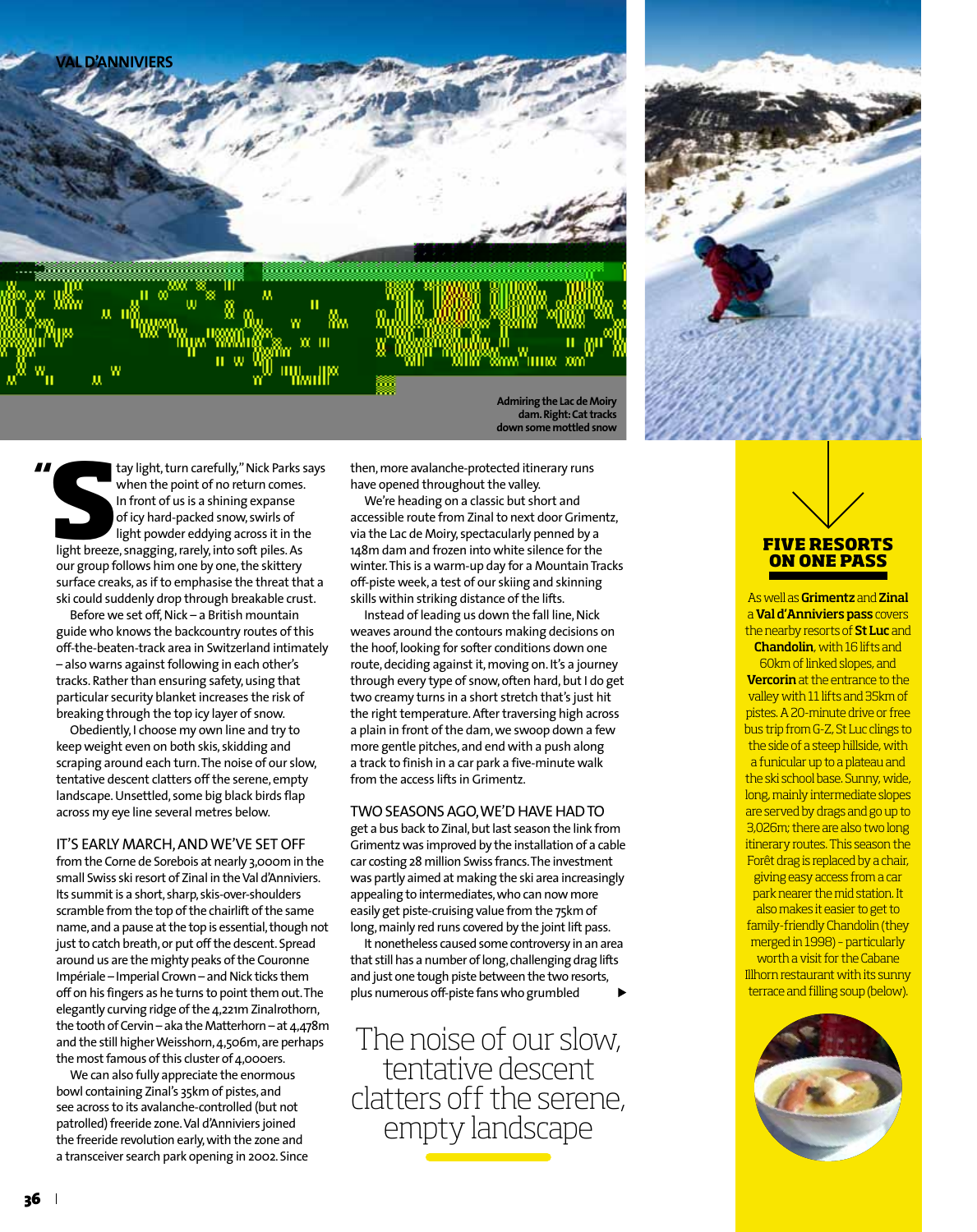Before riding the super-lift, however, we're heading to Roc d'Orzival at 2,853m on the Grimentz side. This takes three lifts, and the final one, Orzival, is a memorable 1,250m drag with a dog-leg, which climbs 220m. And it's not the longest in the area – that honour goes to Becs de Bosson, also in Grimentz, which is 1,600m long and climbs 340m to the eponymous peak. And this is still overshadowed by the one-after-the-other Lona drags, also to Becs de Bosson (3,149m, no wonder it takes so long to get there) which together climb 570m and are 2,340m long. Personally, I enjoy the long slide towards the tantalising peaks, not slow, not windy and giving<br>ample alone time to drink in scenic majesty.

about the potential for increased traffic on the secret stashes between Grimentz and Zinal, now more visible and so likely to be tracked out more quickly.

From the top of Orzival it's a 10-minute hike to the start of our run. " Short, but it gets a bit airy," says Nick, advising us to put skis on packs. Since the ridge we're heading up stretches ahead, rocks and ice visible through the snow, sheer drop-offs on either side at intervals, it's easy to guess what he means.

38 telephone telegraph.co.uk/ski telegraph.co.uk/ski telegraph.co.uk/ski telegraph.co.uk/ski telegraph.co.uk/s gives me goosebumps

Our breath back, Nick leads us on a traverse to a rocky outcrop, looks one way around it, comes back, checks another route, weighs up the risk of crud over the certainty there won't be any, plumps for the route that'll be so much more fun if the snow turns out to be good. I love this attitude; we only get<br>one chance at this pitch on this day, so aim high.

He skis in, followed by one, two of the others.<br>Their reactions are muted, the snow crunches under their skis. I look at the pitch, doubtful, choose my line, breathe and drop. And drop, as through a cloud, into super soft snow, one turn, two, three and then it's over. The surprise gives me goosebumps and I'm grinning as I turn the corner past the rock, before finally hitting the crud.

It doesn't always turn out like that. The next pitch we try is shady, it looks smooth – photographer<br>Penny, Britt one of two Norwegians in the group, Nick himself, struggle as their skis are sucked into a morass of gluey snow. The rest of us traverse left staying high, grateful we don't have to either tackle it or hike up through it. And then we zigzag on, picking up on Nick's good-snow indicators – such as looking for "mottled" snow – sections that look dimpled and that time and time again give<br>miraculously softly under ski.

Ai riness a nd my occas i o nal need to

use both hands and feet to ascend notwithstanding, the walk's soon over, as promised. A cairn of stones at the top demands another break, this time for admiration of close-up views of more giant peaks – Mont Blanc and Grand Combin as well as Becs de Bosson on the other side of Grimentz's ski area.



After half an hour or so, we hit a long shady pitch where we can spread out and each do 10 or 15 pure powder turns. Cold spray explodes around each of us as we take it one by one, and now this group of five who mainly only met the day before are grown close with joint experience, nervous silences at the previous night's dinner table as we all wondered how we'd cope a distant memory. The run continues through a garden of snow

covered rocks that are fun to dodge and bounce off, and as we come to a halt, Nick points to a tree, standing green and lush against the blue sky above us. "We could climb up there, shall we climb up there?" he says almost to himself, before setting off, side-stepping. Britt's other half, Thorleif, finds a better line; we all follow. The couloir on the other side is shady, with a strip of sunshine on the far  $\blacktriangleright$ 

**INTERMEDIAT** From Summit of Sorebois, Zinal **To Grimentz Time 2hrs** Commonly known as "the dam run", this is an easy itinerary for all levels. The entry can be intimidating but quickly eases, for fresh tracks down to either side of the Moiry dam itself. All options are spectacular and you often see ibex on the slopes above. Once below the dam a summer road leads swiftly to Grimentz.

## **Direct to Mottec EXPERT**

From Summit of Sorebois, Zinal To Mottec Time 1hr One of the most challenging and beautiful descents in the valley. It's for accomplished freeriders only, and only possible in stable conditions. Continuously steep and committing throughout, descents can be planned to coincide with the Mottec THE THERMAL RIDGE<br>
ADVANCED<br>
From Summit of Sorebois, Zinal<br>
To Grimentz Time 2hrs<br>
The most compelling line between<br>
Zinal and Grimentz includes a bit of<br>
everything - a technical ridge, trees,<br>
steeps, powder meadows and

**Nick Park s' G-Z off-pi ste hi g h s**

# **Lac de Moiry**

#### **Orzival**

NTERMEDIAT From Summit of Roc d'Orzival, **Grimentz** To St Jean Time 2hrs This hidden gem behind Grimentz reputedly holds the best powder in the valley. Lots of variety awaits, with options galore in a real wilderness setting.

# ADVANCED

From Summit of Sorebois, Zinal To Grimentz Time 2hrs The most compelling line between Zinal and Grimentz includes a bit of everything – a technical ridge, trees, steeps, powder meadows and a five- minute boot pack.

# **ea st side of Lona**

ADVANCED From Col du Becs de Bosson, **Grimentz** To Grimentz Time 2hrs A real ski on the wild side. Involves a 15 to 30-minute boot pack but worth every step.

**Peak spotting near Orzival. Right and below: Nick leads the way to powder stashes**